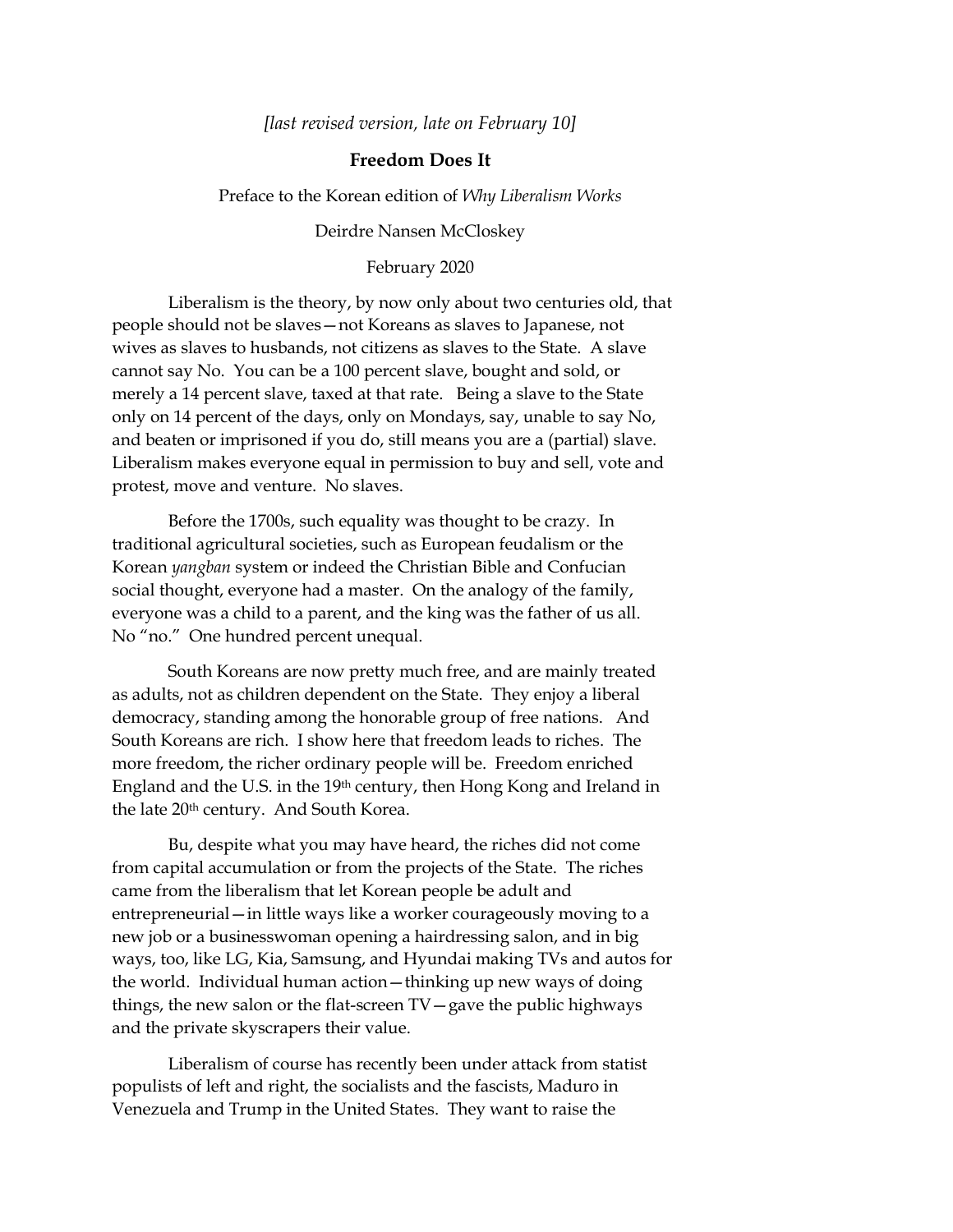percentage of slavery. Indeed, the Miracle on the Han River has long been seen by some as a triumph of high-percentage statism, of (temporary) tyranny. Statist planners will say, "Ah, you liberals are naive: look at the state-led enrichment of South Korea. Hurrah for Park and Chun and the military!" The planners do not of course mention the disastrous failure of 100 percent statism north of the 38th parallel, or for that matter the disasters of Maoist tyranny in China before 1978 or of regulatory tyranny in India before 1991. A little bit of tyranny, they say, is good for you. Not too much. "Industrial policy," for example, in which the State directs investment, is supposed to be a good idea, with bureaucrats in Seoul or Washington telling businesspeople what to do. Or "protection" of one group in the economy against all the rest.

But I show in the book that it is free adults who make a country rich. South Korea's devotion to education, to be sure, doesn't hurt. But education without freedom would merely make better slaves, not better entrepreneurs. Most venturing in the economy doesn't require a PhD in engineering. In the Soviet Union, education was excellent, as many North Korean students learned, but served only a nightmare of gulags and five-year plans.

True, under Park and Chun and the military freedom was restricted in matters of free speech and the like. It was disgraceful and unnecessary. But freedom in the economy was nonetheless substantial even then. And for most ordinary people that sort of freedom is crucial, denied for example in Soviet Russia and Maoist China and in their client North Korea. Vasily Grossman (1905-1964) was a Russian novelist, successful under Stalin and the rest when he was a communist, who became instead a liberal—and paid for it with imprisonment. In his last, great novel of the horrors of Stalinism, *Forever Flowing* (1955-1963) the hero, back from three decades in the gulag, says:

> I used to think that freedom was freedom of speech, freedom of the press, freedom o conscience. But freedom is the whole life of everyone. Here is what it amounts to: you have to have the right to sow what you wish to, to make shoes or coats, to bake into bread the flour ground from the grain you have sown, and to sell it or not to sell it as you wish. . . . to live as you wish and work as you wish and not how they tell you. . . . In our country there is no freedom—not for those who write books nor for those who sow grain.

One-hundred percent slaves do worse economically than 50 percent slaves, and 50 percent slaves do worse than entirely free people. The South Korean State under its partial tyranny before 1987, true, pushed people around, jailing the April-19th students, and bossing the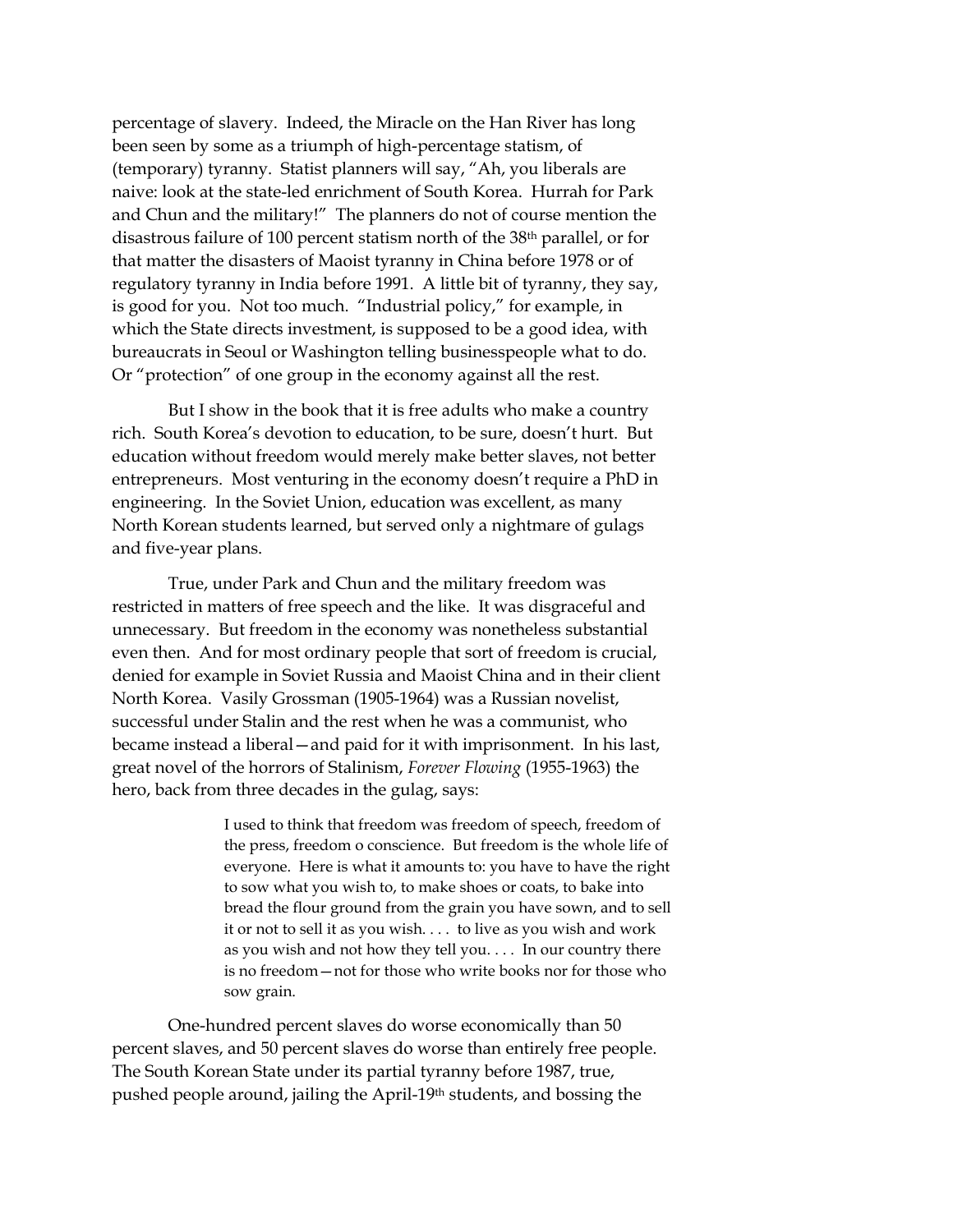economy. Koreans then were 50-percenters at best, not free for example to insult the Big Boss, as Singaporeans for all their riches are still not able to do. Nowadays the editorial cartoons in Korean newspapers can laugh at the president—yours in South Korea and ours in the U.S.

But even before 1987 it was people, not policies, that made the economy do well, for two reason. Yes, a tyrant can order up the Korean highways or the Seoul subways—both it turned out pretty good projects. But without the imitative of individuals with pride in their abilities the projects will be badly built. By contrast a nation of 100 percent slaves such as in Pyongyang will build what's ordered badly. The proper pride of a free person makes better highways or TVs than the terrified slave can. And the free person has enough to eat.

And further, the projects of even the merely 50 percent tyranny of, say, India under the "License Raj," or the 30 percent tyranny of a mainly free country like the U.S., not to speak of crazy 100-percenters like Cuba or Zimbabwe, are usually foolish, the more foolish the more enslaved. High-speed rail and the Belt and Road Imitative are recent Chinese examples, foolish projects in a country still much poorer than South Korea, but projects pleasing to the Party elite. Occasionally the State will get it right, of course, mainly by accident, and not tested rigorously by competition in a market. The State even in a democracy is not restrained by competition at all. If the tyrant, or the tyranny of a majority, make a mistake, they double down, with more tax money and more regulation and more foolish walls—instead of going bankrupt, as does a private company that makes a mistake, like SNK or Hanjin Shipping or GM South Korea. The governments even of a reasonably free India or the U.S., for example, can get away with foolishly big military budgets, quite unlike the necessary South Korean defense force.

South and North Korea, of course, are viewed by the world as a controlled experiment in liberalism vs. tyranny. Like West and East Germany, South Korea is properly seen as the proof-case that, as I claim here, liberalism works. Everyone has seen the famous nighttime photograph of the Peninsula from space, in which the South appears to be an island of light, with a strangely linear northern shore.

South Korea is now a greater force in the world than under Gwanggaeto the Great. But its "greatness" is not by conquest, as I also say here. The military metaphor applied to commerce, as President Trump favors, is child-talk, not economics. Japanese militarists and even their U.S. opponents in the 1930s thought that Japan needed an empire of conquest to succeed economically. It was zero-sum thinking, Japan winning because Korea and Malaysia and the Philippines and Pearl